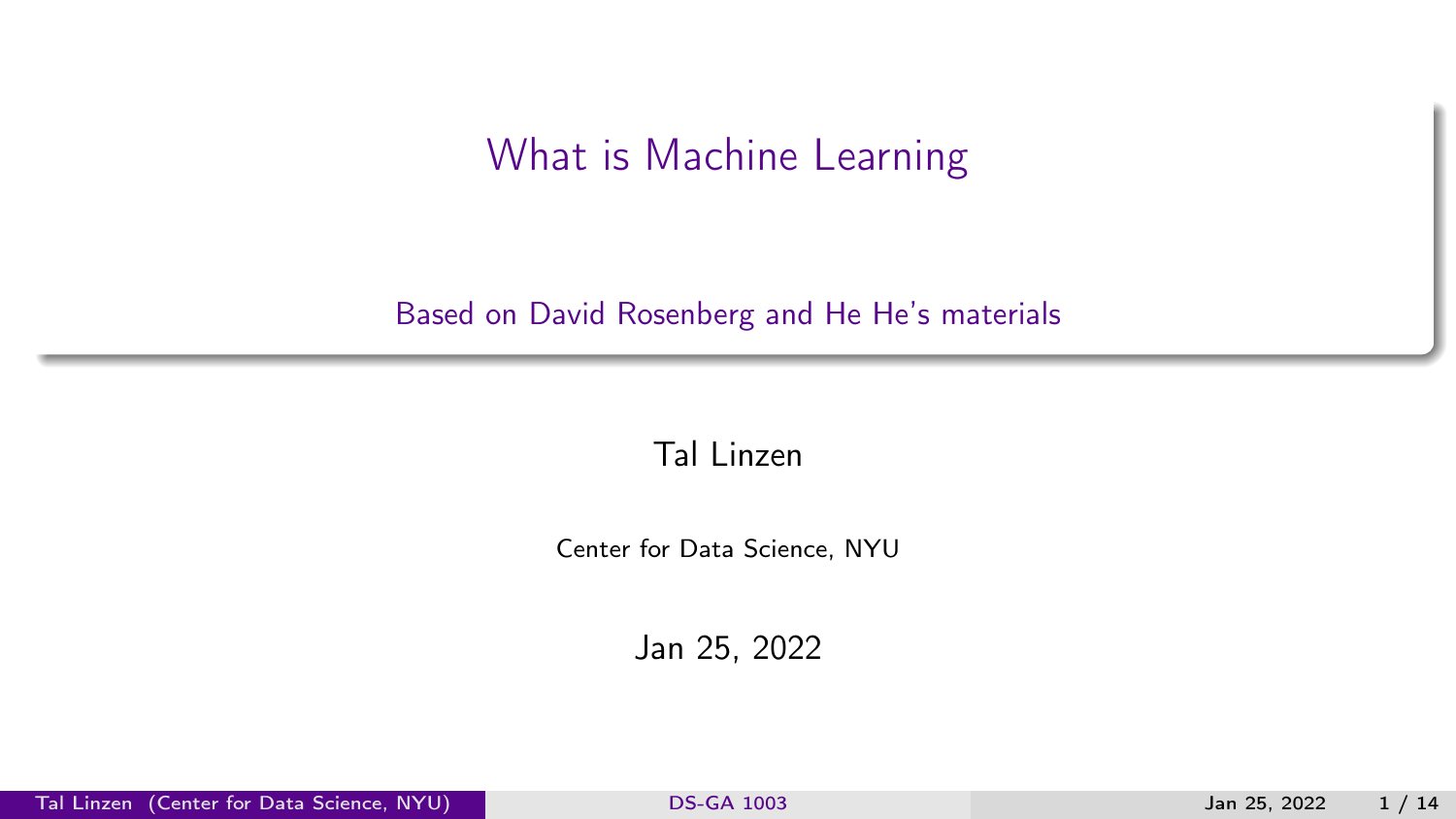Typically our goal is to solve a prediction problem of the format:

- $\bullet$  Given an input  $x$ ,
- Predict an output  $y$ .

We'll start with a few canonical examples.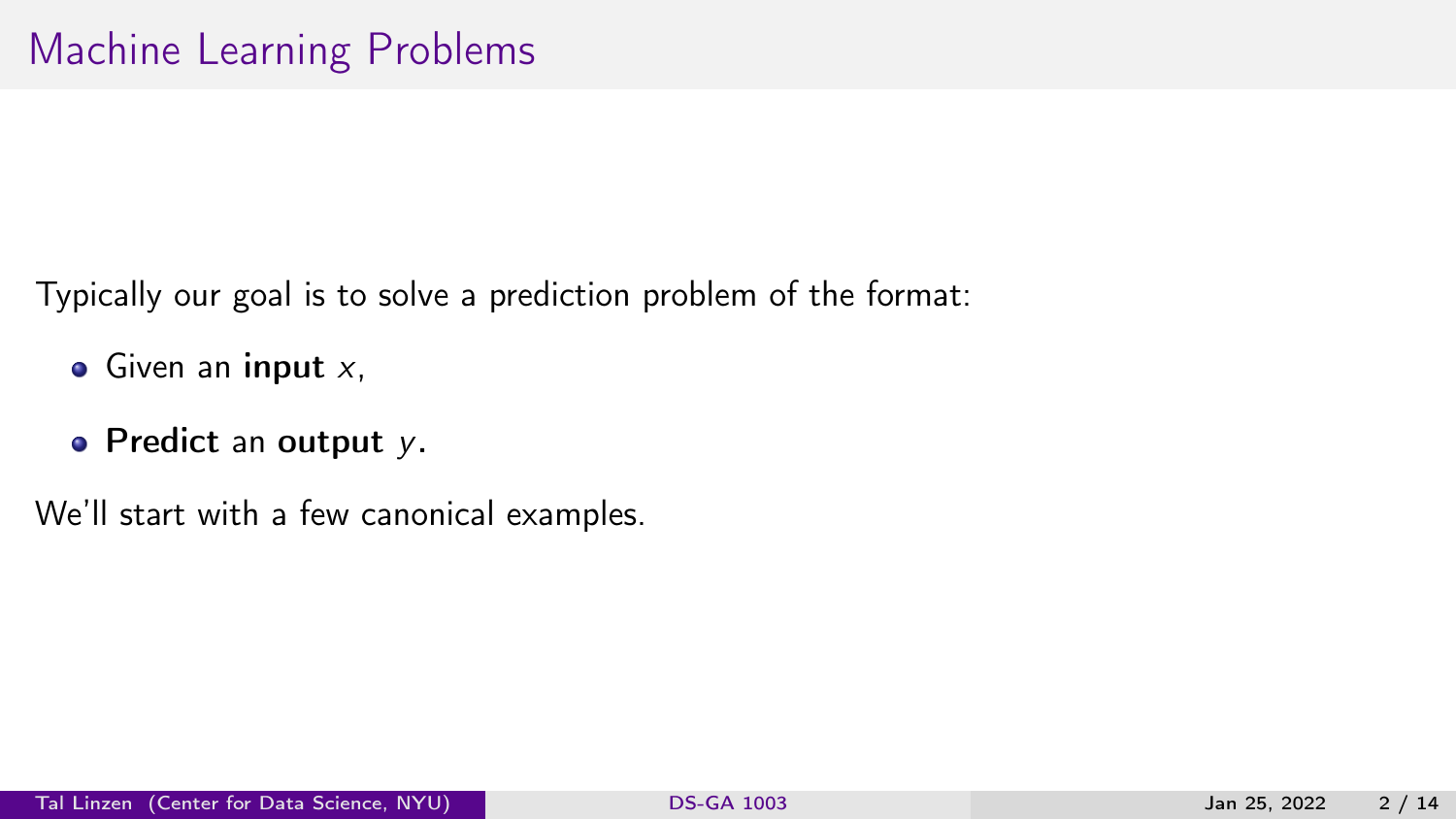# Example: Spam Detection

**• Input:** Incoming email



#### Output: "SPAM" or "NOT SPAM"

• This is a binary classification problem: there are two possible outputs.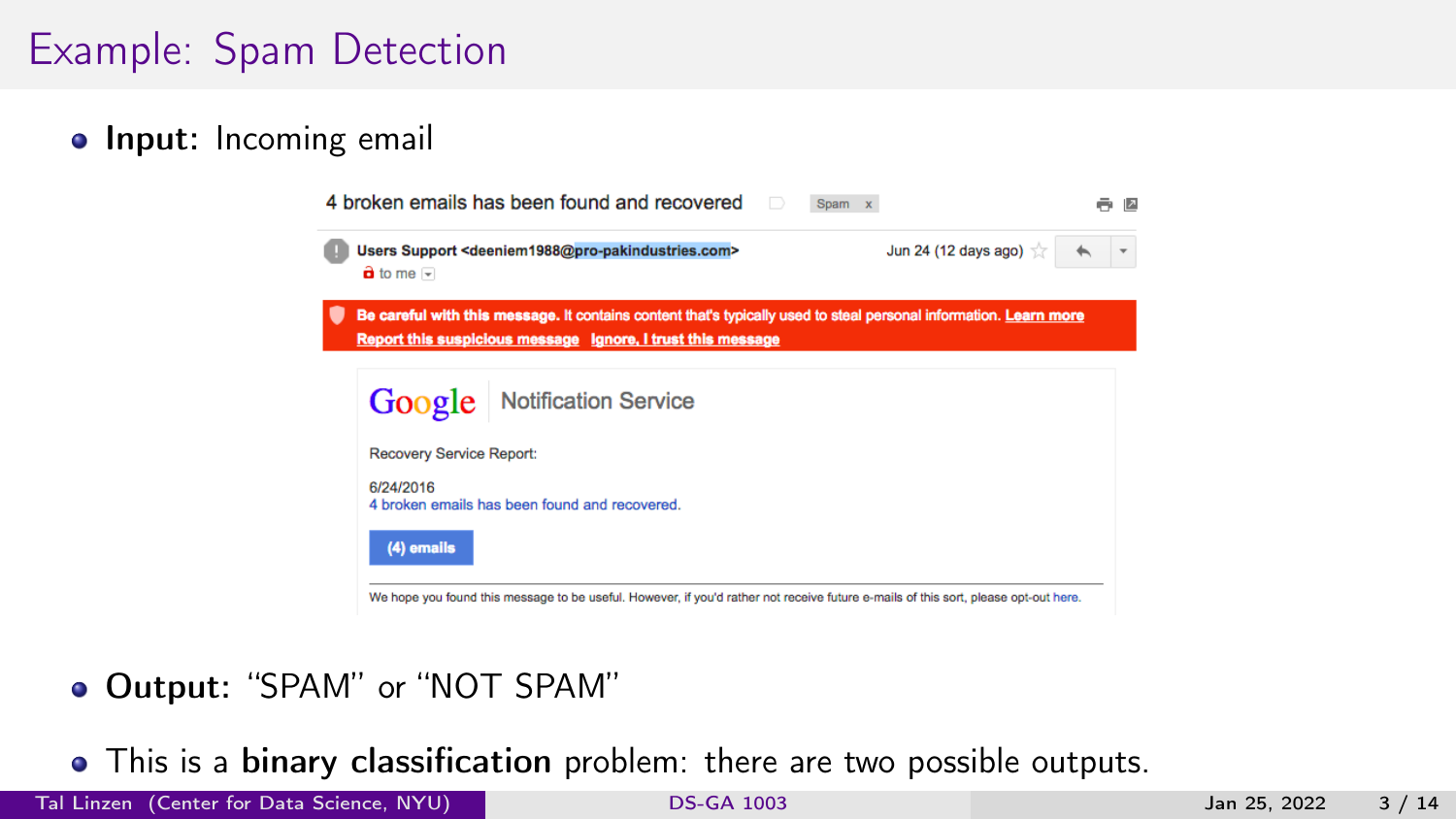## Example: Medical Diagnosis

- **Input**: Symptoms (fever, cough, fast breathing, shaking, nausea, ...)
- Output: Diagnosis (pneumonia, flu, common cold, bronchitis, ...)
- A multiclass classification problem: choosing an output out of a *discrete* set of possible outputs.

How do we express uncertainty about the output?

Probabilistic classification or soft classification:

 $\mathbb{P}(\text{preumonia}) = 0.7$  $\mathbb{P}(\text{flu}) = 0.2$ . . . . . .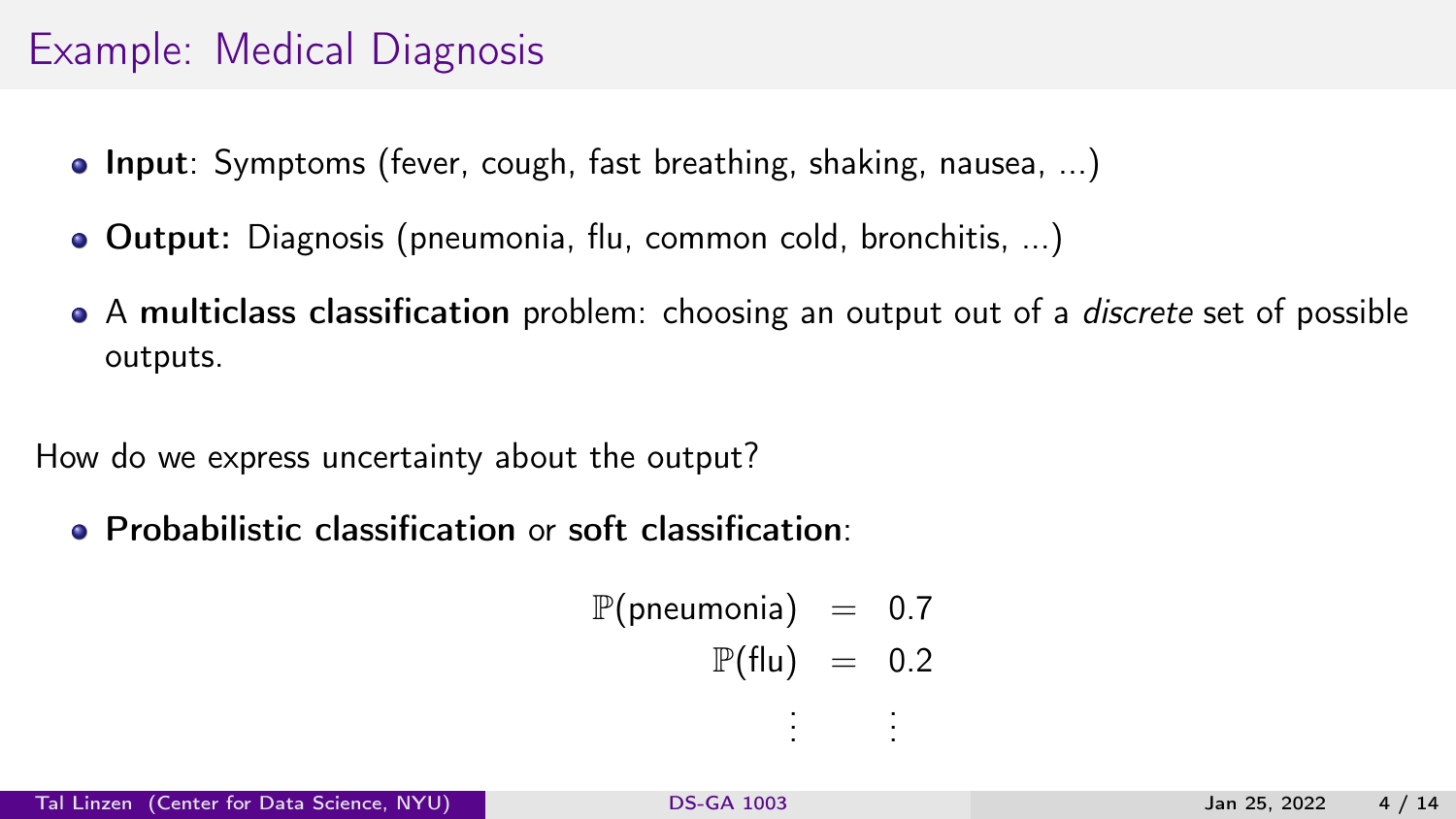- Input: History of the stock's prices
- Output: The price of the stock at the close of the next day
- This is called a regression problem (for historical reasons): the output is *continuous*.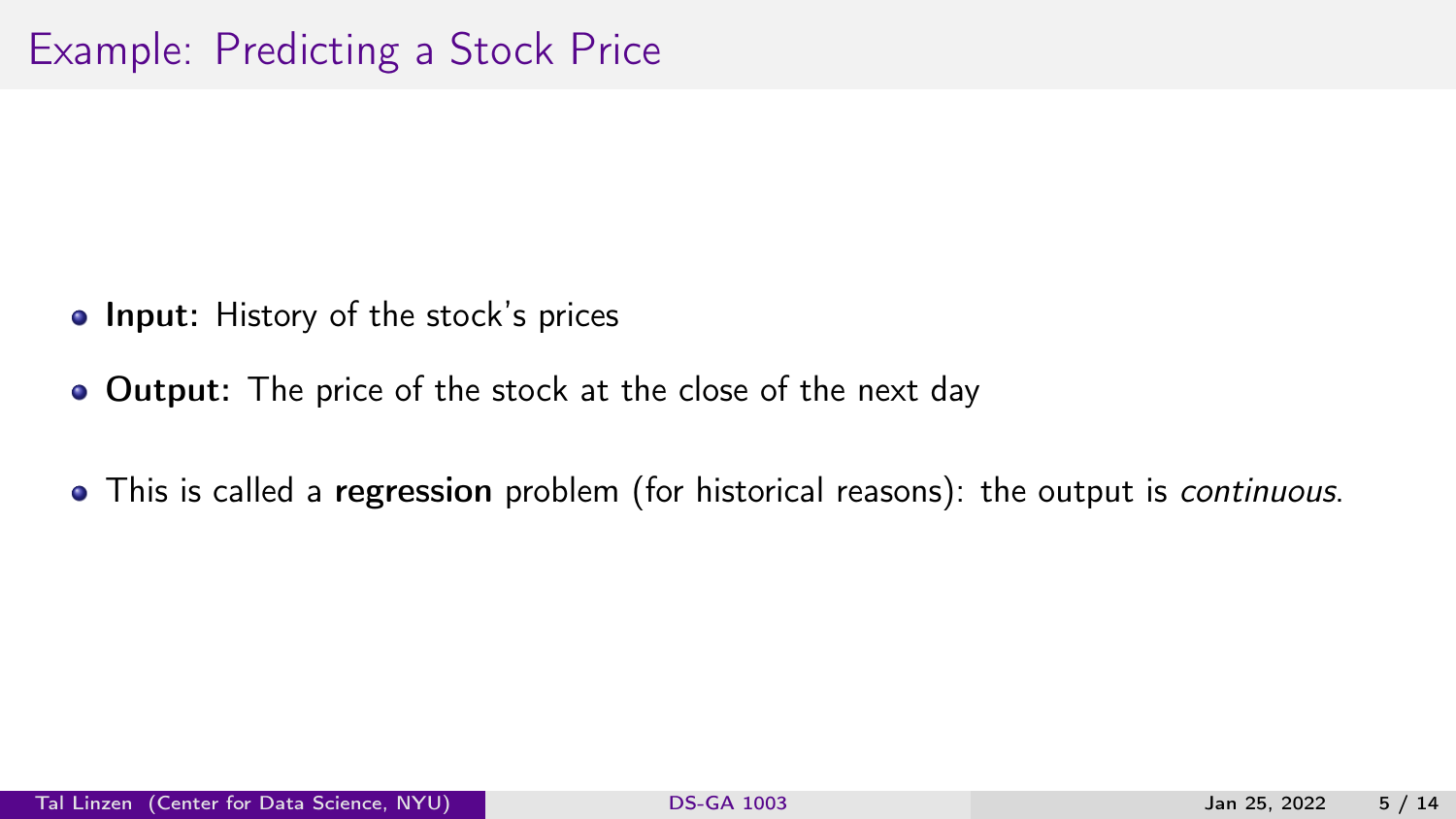# Comparison to Rule-Based Approaches (Expert Systems)

- Consider the problem of medical diagnosis.
	- **1** Talk to experts (in this case, medical doctors).
	- 2 Understand how the experts come up with a diagnosis.
	- <sup>3</sup> Implement this process as an algorithm (a rule-based system): e.g., a set of symptoms  $\rightarrow$  a particular diagnosis.
	- <sup>4</sup> Potentially use logical deduction to infer new rules from the rules that are stored in the knowledge base.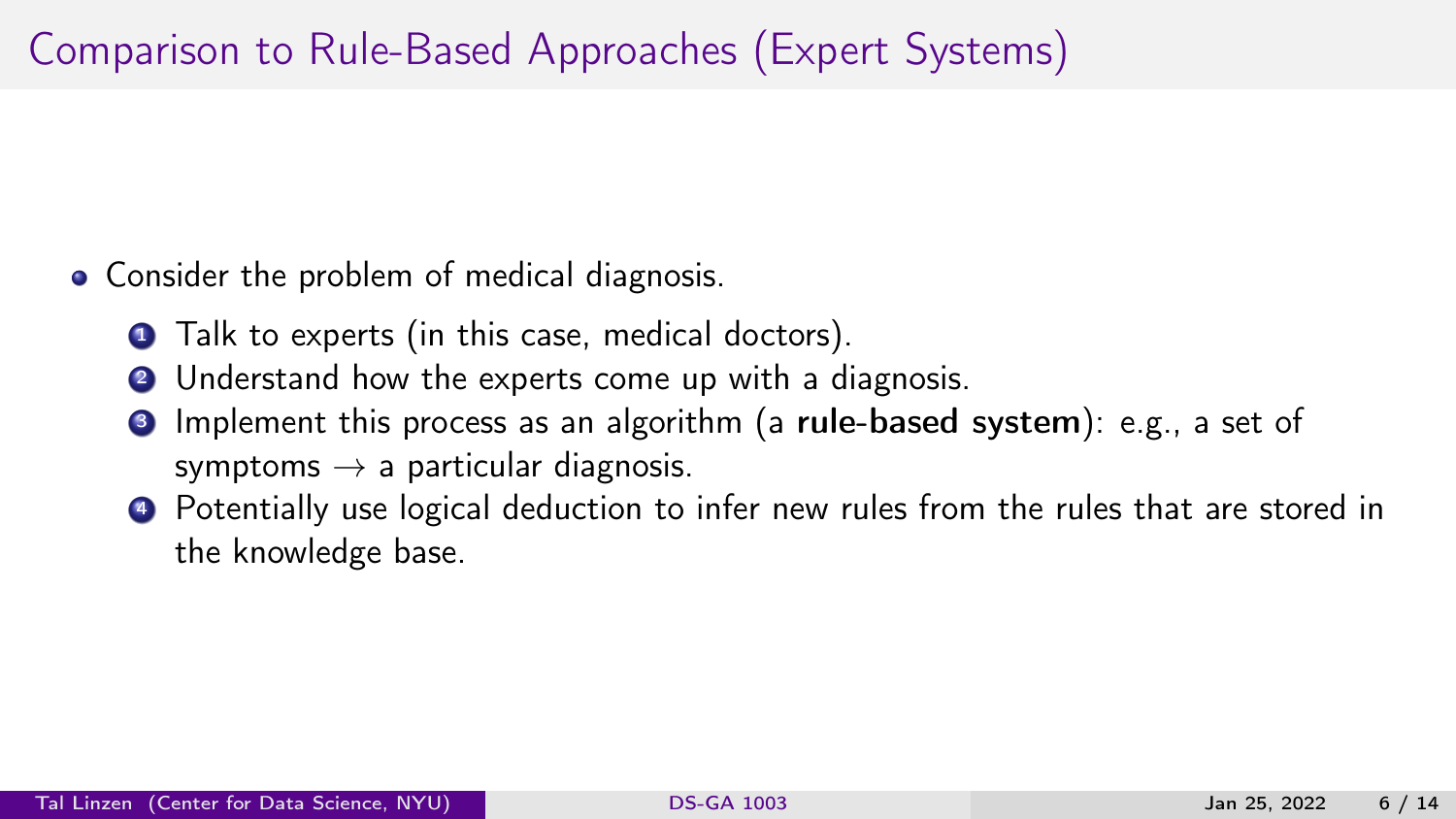## Rule-Based Approach



Fig 1-1 from Hands-On Machine Learning with Scikit-Learn and TensorFlow by Aurelien Geron (2017).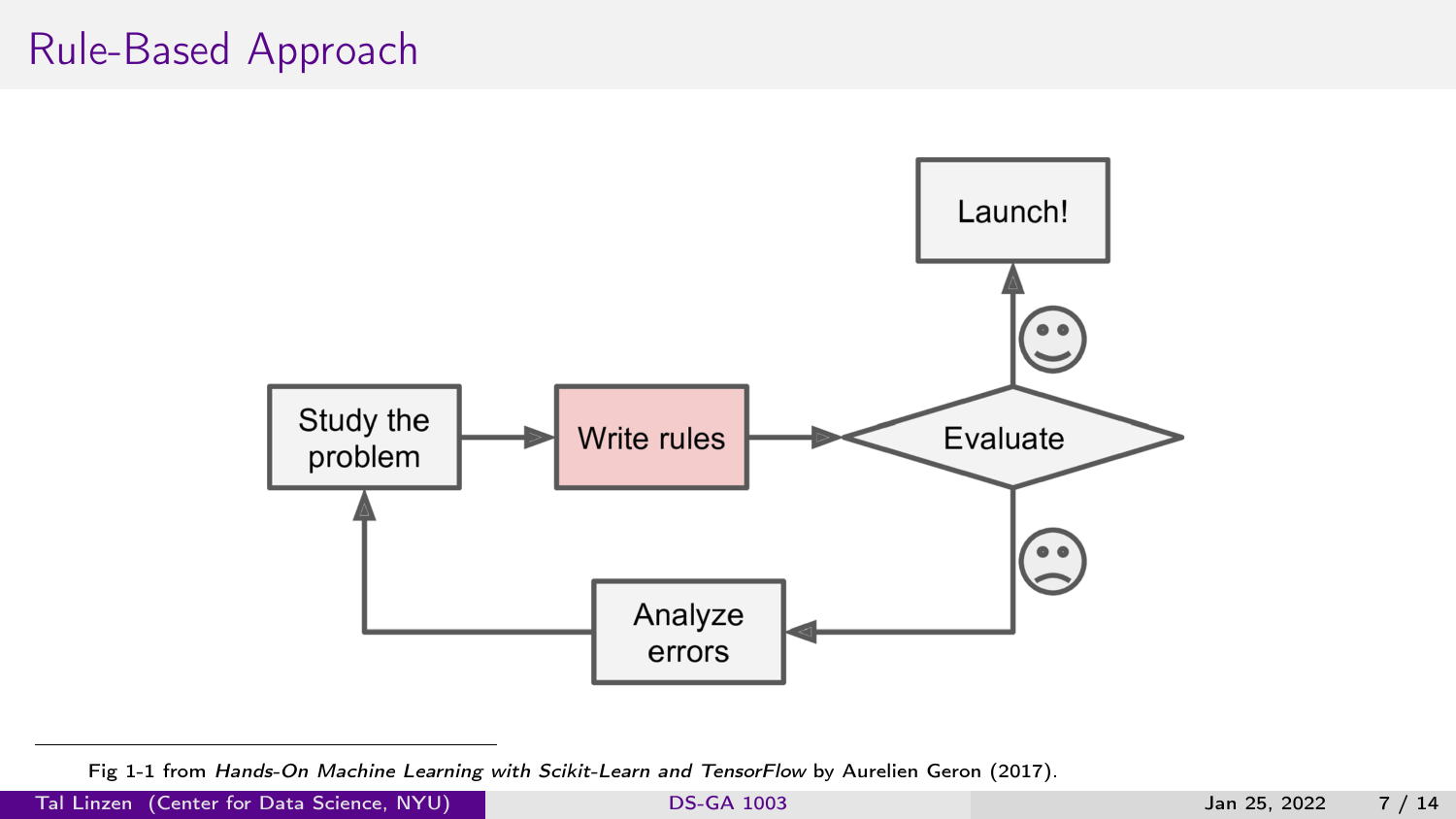- Leverage existing domain expertise.
- Generally interpretable: We can describe the rule to another human
- Produce reliable answers for the scenarios that are included in the knowledge bases.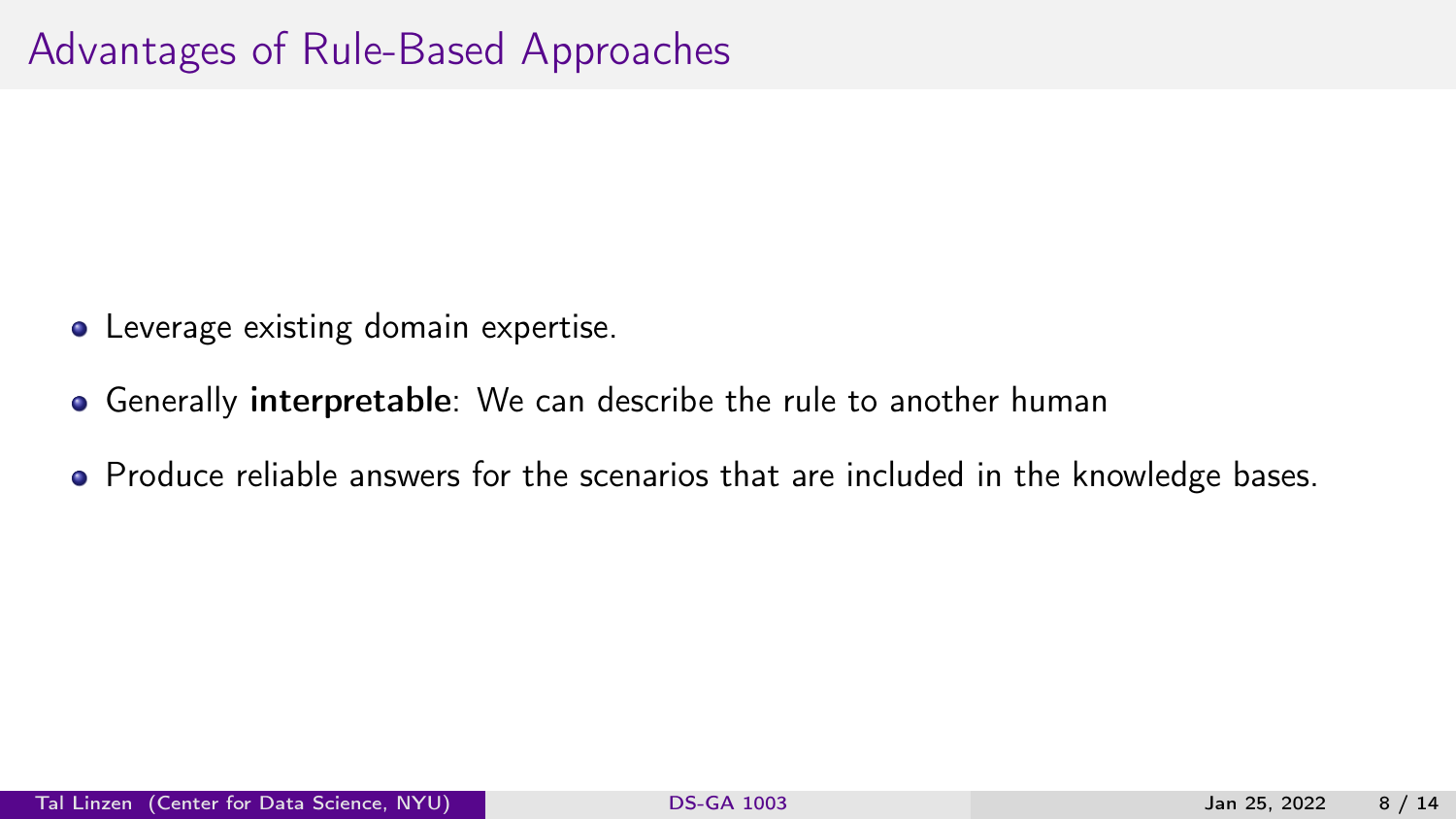- Labor intensive to build: experts' time is expensive.
- Rules work very well for areas they cover, but often do not generalize to unanticipated input combinations.
- Don't naturally handle uncertainty.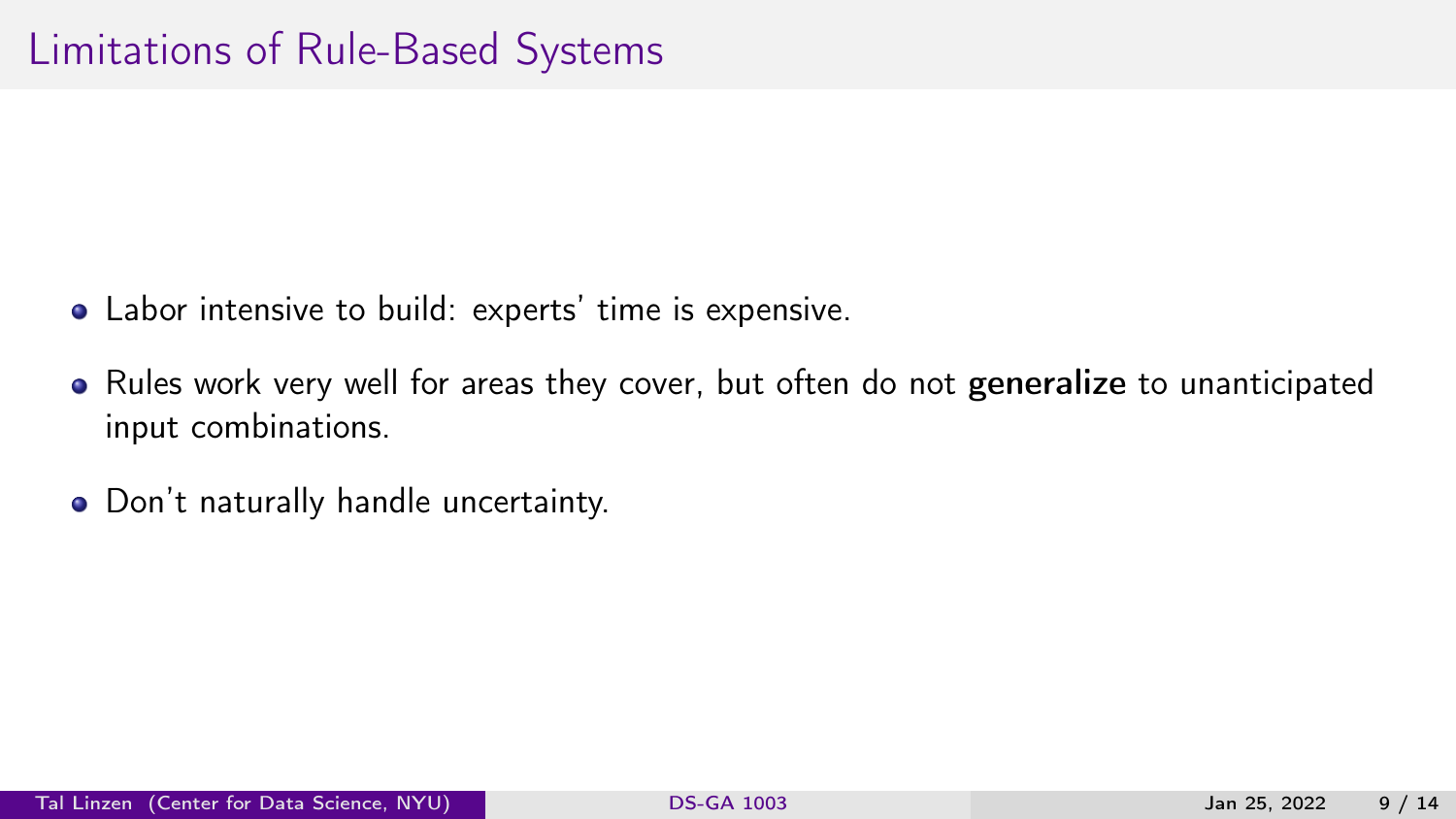# The Machine Learning Approach

- Instead of explicitly engineering the process that a human expert would use to make the decision...
- We have the machine learn on its own from inputs and outputs (decisions).
- We provide training data: many examples of (input x, output y) pairs, e.g.
	- A set of videos, and whether or not each has a cat in it.
	- A set of emails, and whether or not each one should go to the spam folder.
- Learning from training data of this form (inputs and outputs) is called supervised learning.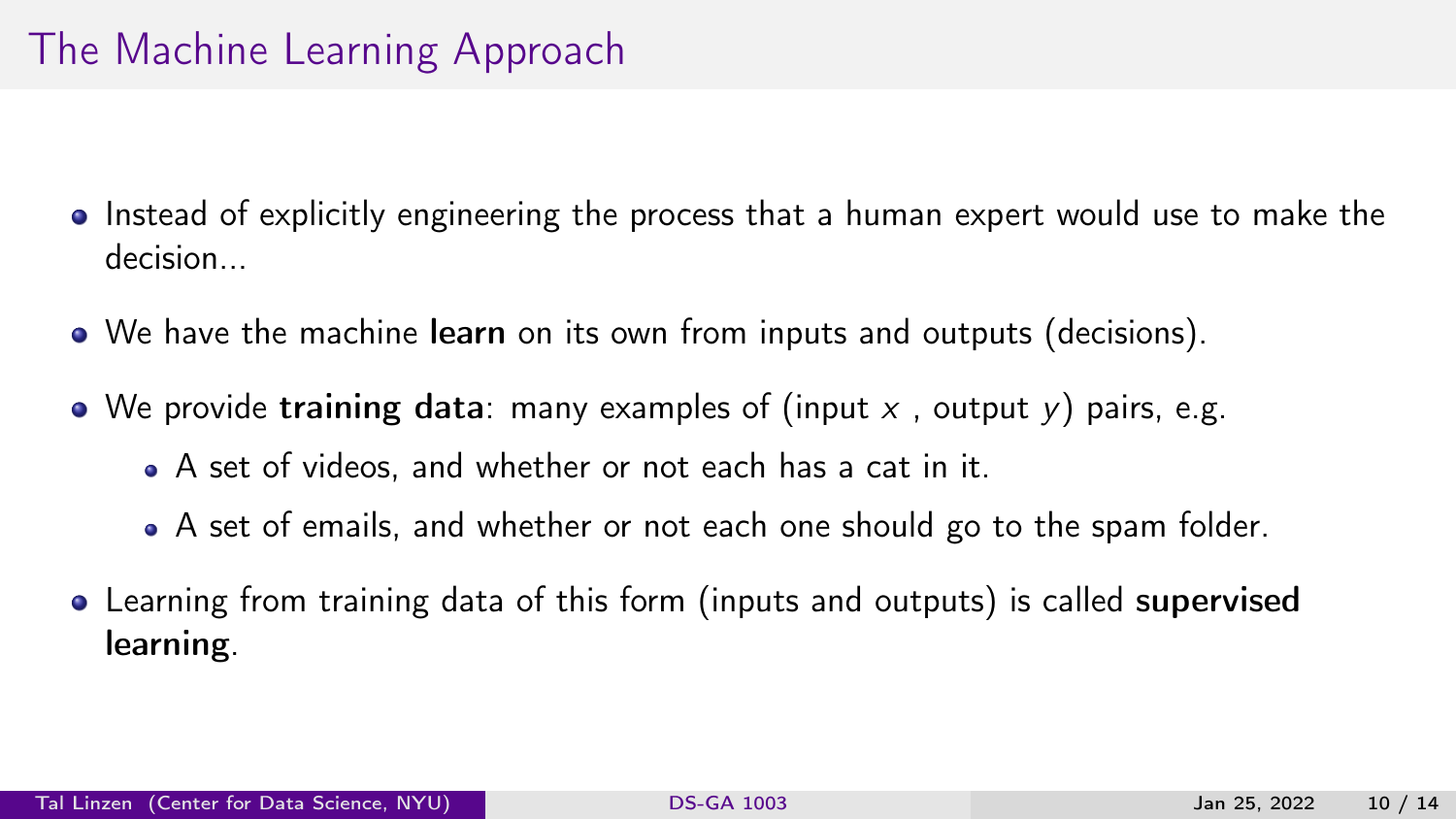## Machine Learning Algorithm

A machine learning algorithm learns from the training data:

- Input: Training Data (e.g., emails x and their labels  $y$ )
- Output: A prediction function that produces output  $\gamma$  given input  $\chi$ .
- The goal of machine learning is to find the "best" (to be defined) prediction function automatically, based on the training data
- The success of ML depends on
	- The availability of large amounts of data;
	- Generalization to unseen samples (the test set): just memorizing the training set will not be useful.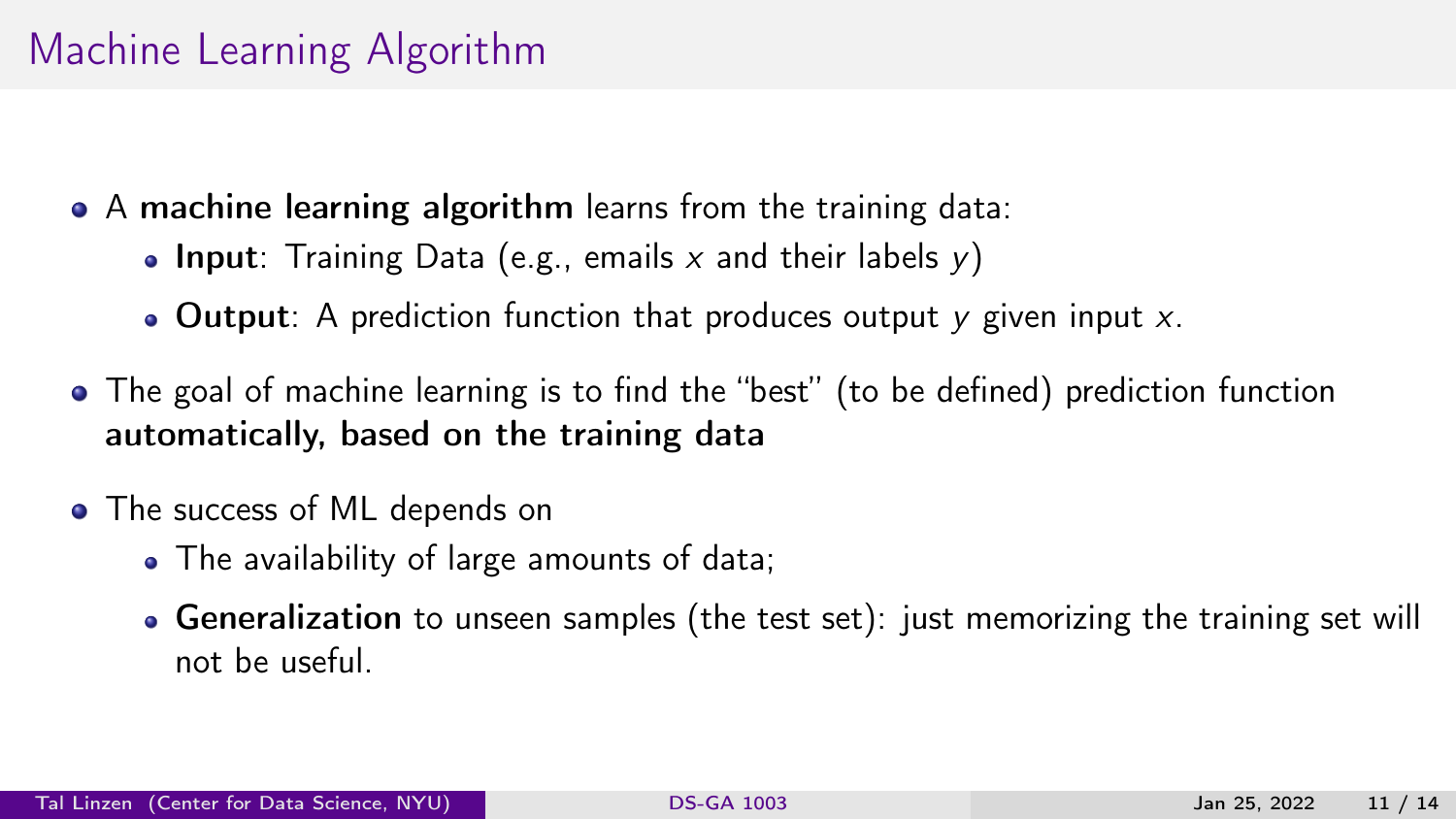## Machine Learning Approach



Tal Linzen (Center for Data Science, NYU) [DS-GA 1003](#page-0-0) DS-GA 1003 Jan 25, 2022 12 / 14

Fig 1-2 from Hands-On Machine Learning with Scikit-Learn and TensorFlow by Aurelien Geron (2017).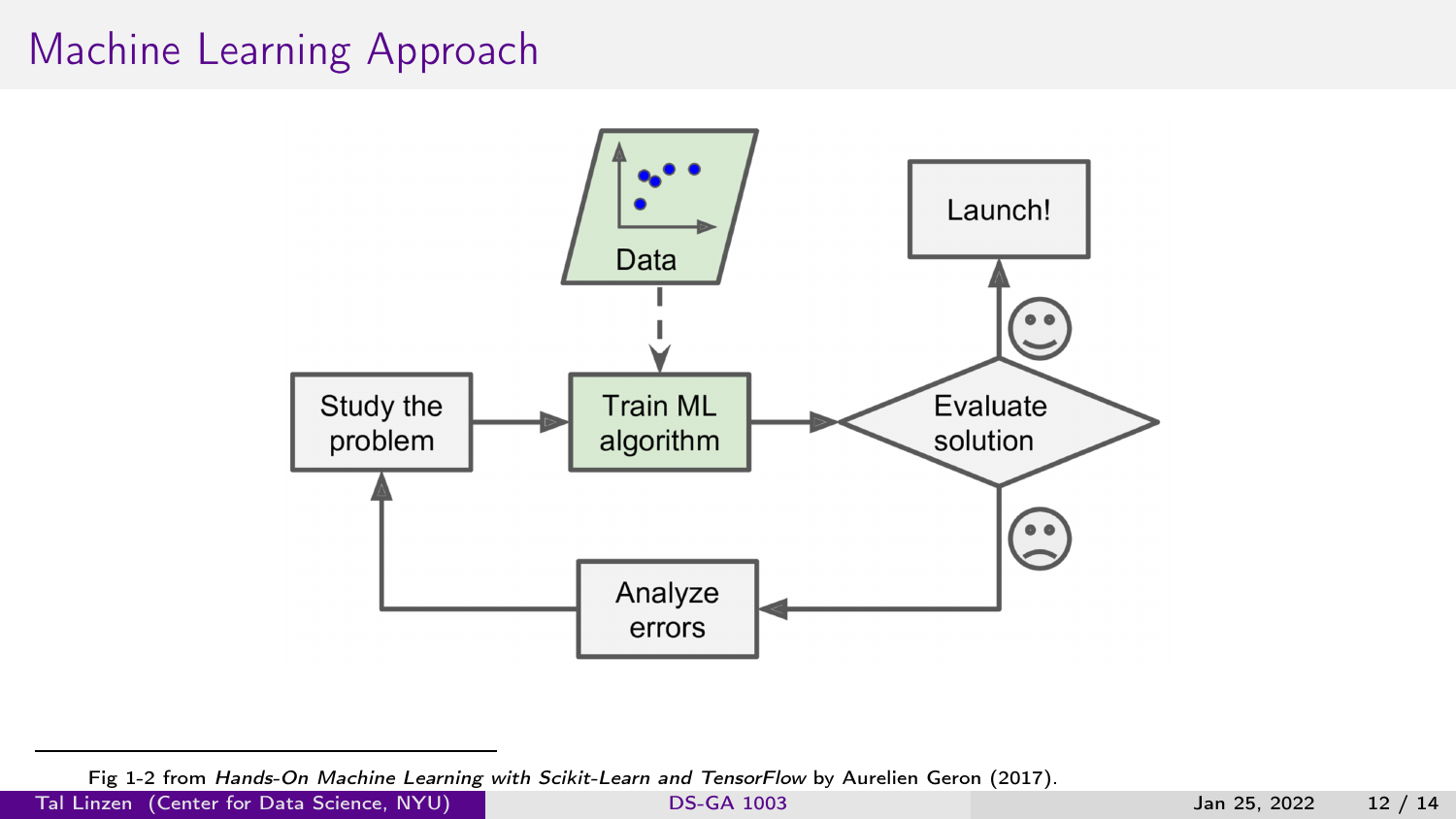• The most common ML problem types: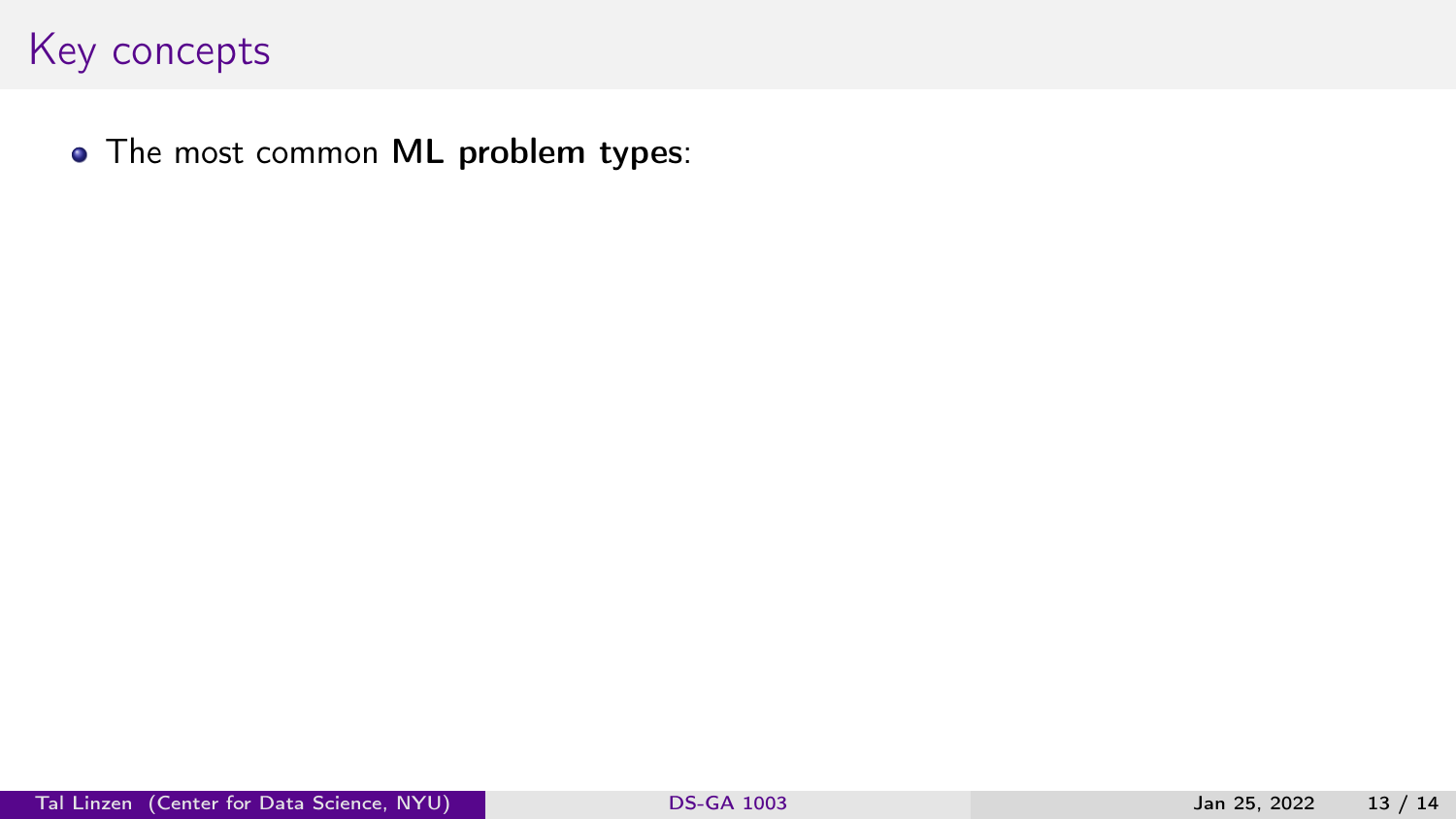- The most common ML problem types:
	- Classification (binary and multiclass)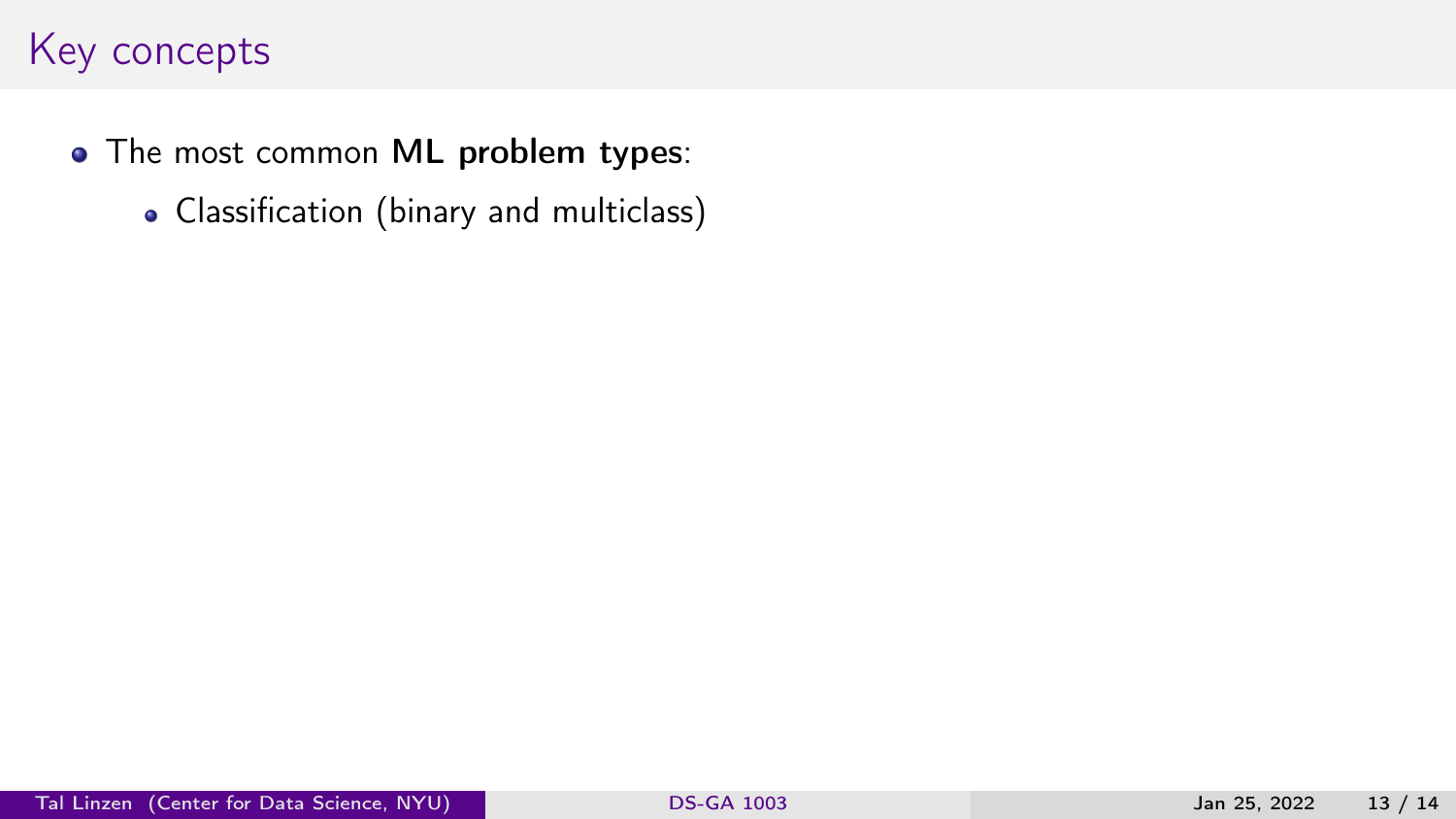- The most common ML problem types:
	- Classification (binary and multiclass)
	- Regression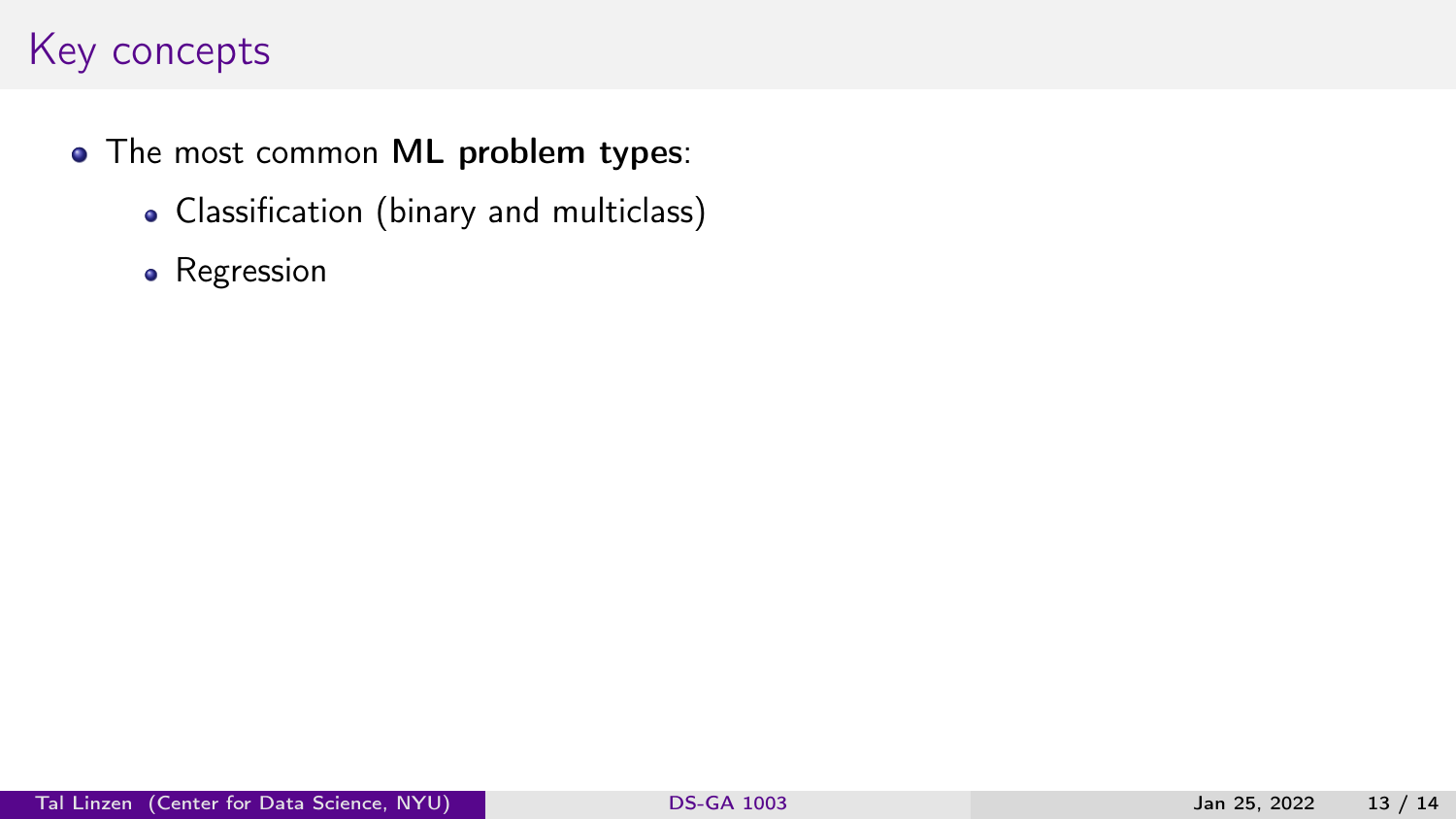- The most common ML problem types:
	- Classification (binary and multiclass)
	- Regression
- Prediction function: predicts output  $y$  (e.g. spam or not?) given input  $x$  (e.g. email)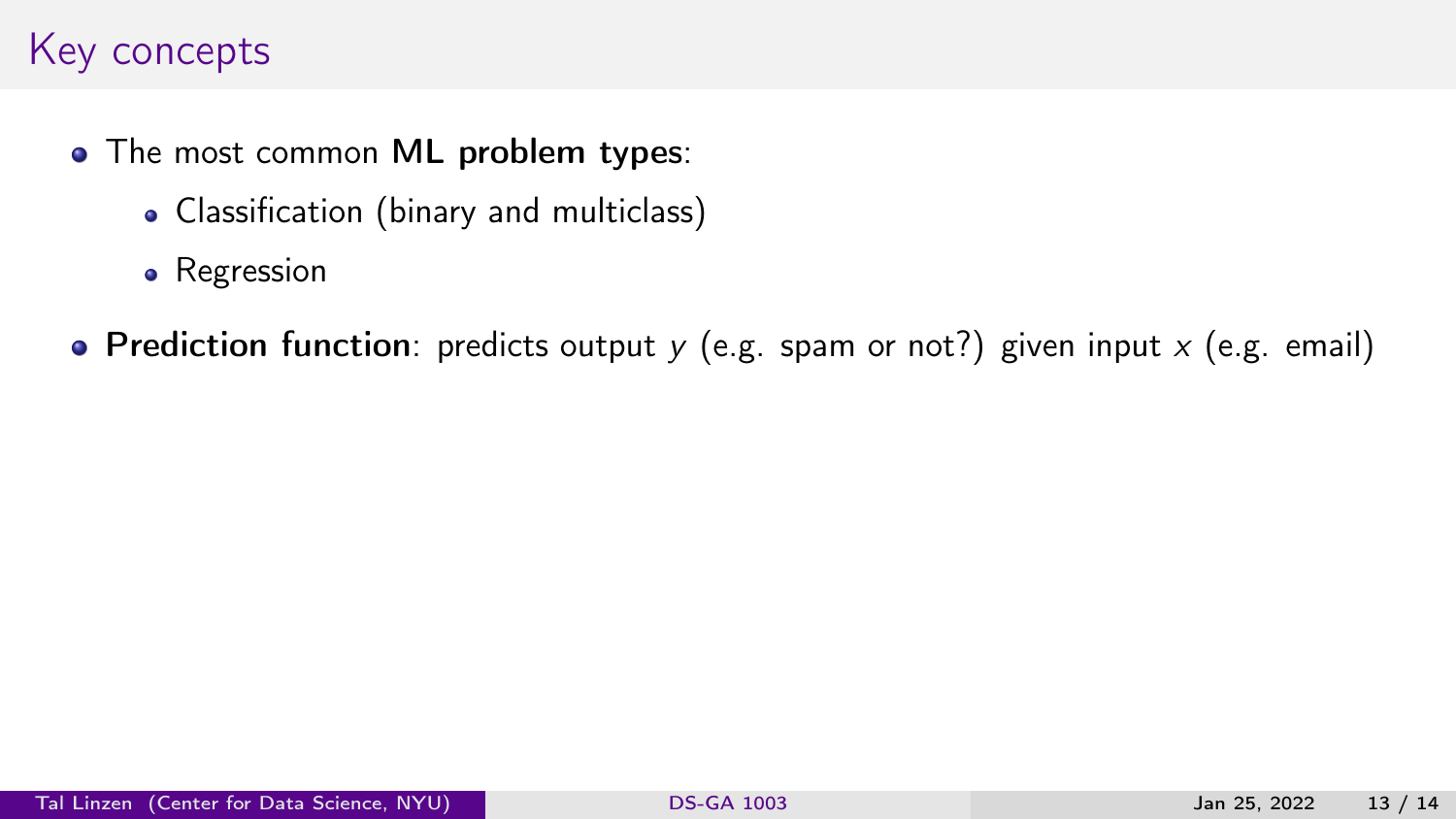- The most common ML problem types:
	- Classification (binary and multiclass)
	- Regression
- Prediction function: predicts output  $y$  (e.g. spam or not?) given input  $x$  (e.g. email)
- Training data: a set of (input  $x$ , output  $y$ ) pairs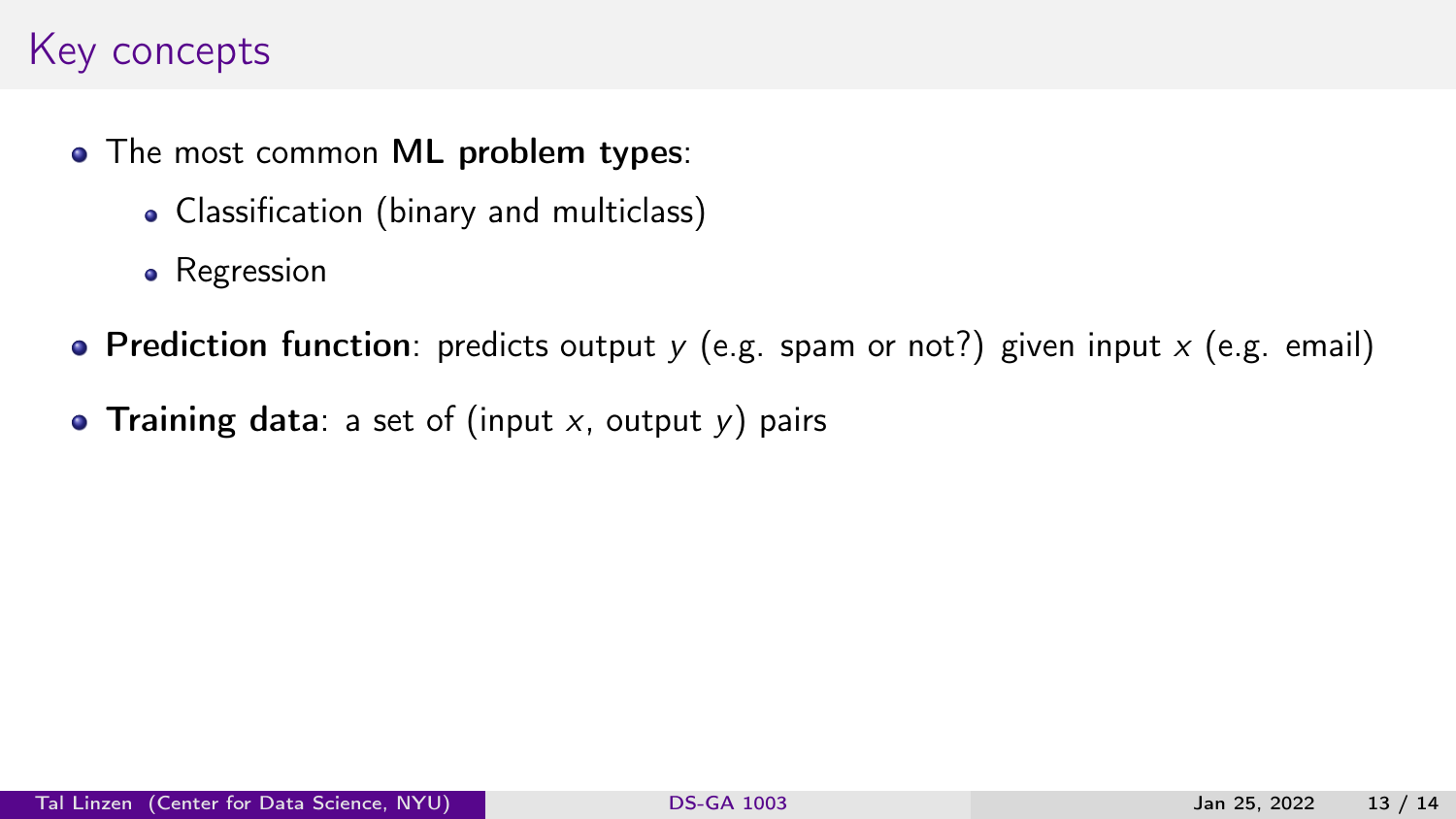- The most common ML problem types:
	- Classification (binary and multiclass)
	- Regression
- Prediction function: predicts output  $y$  (e.g. spam or not?) given input  $x$  (e.g. email)
- Training data: a set of (input x, output  $y$ ) pairs
- Supervised learning algorithm: takes training data and produces a prediction function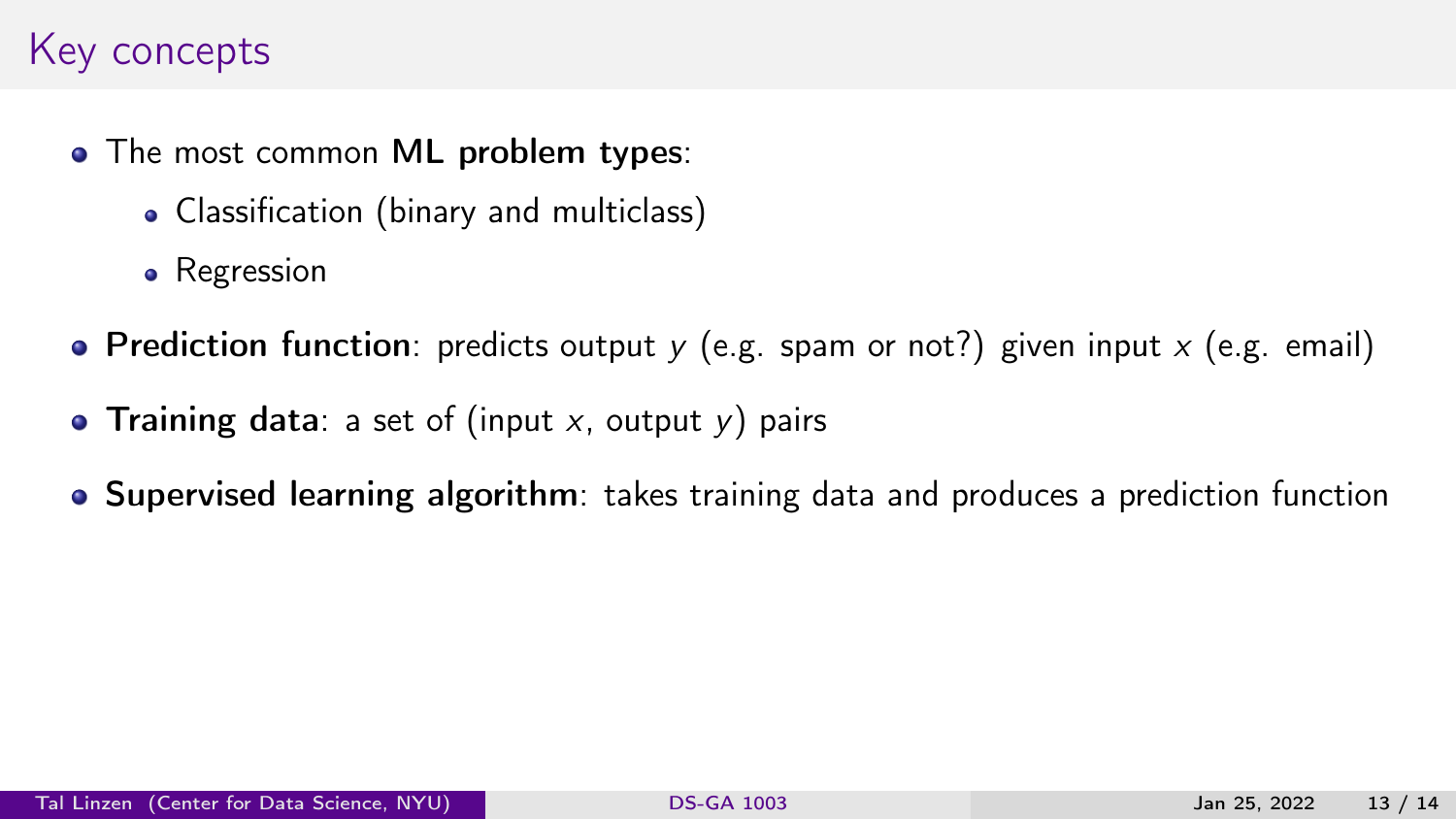- The most common ML problem types:
	- Classification (binary and multiclass)
	- Regression
- Prediction function: predicts output  $y$  (e.g. spam or not?) given input  $x$  (e.g. email)
- Training data: a set of (input x, output  $y$ ) pairs
- Supervised learning algorithm: takes training data and produces a prediction function
- Beyond prediction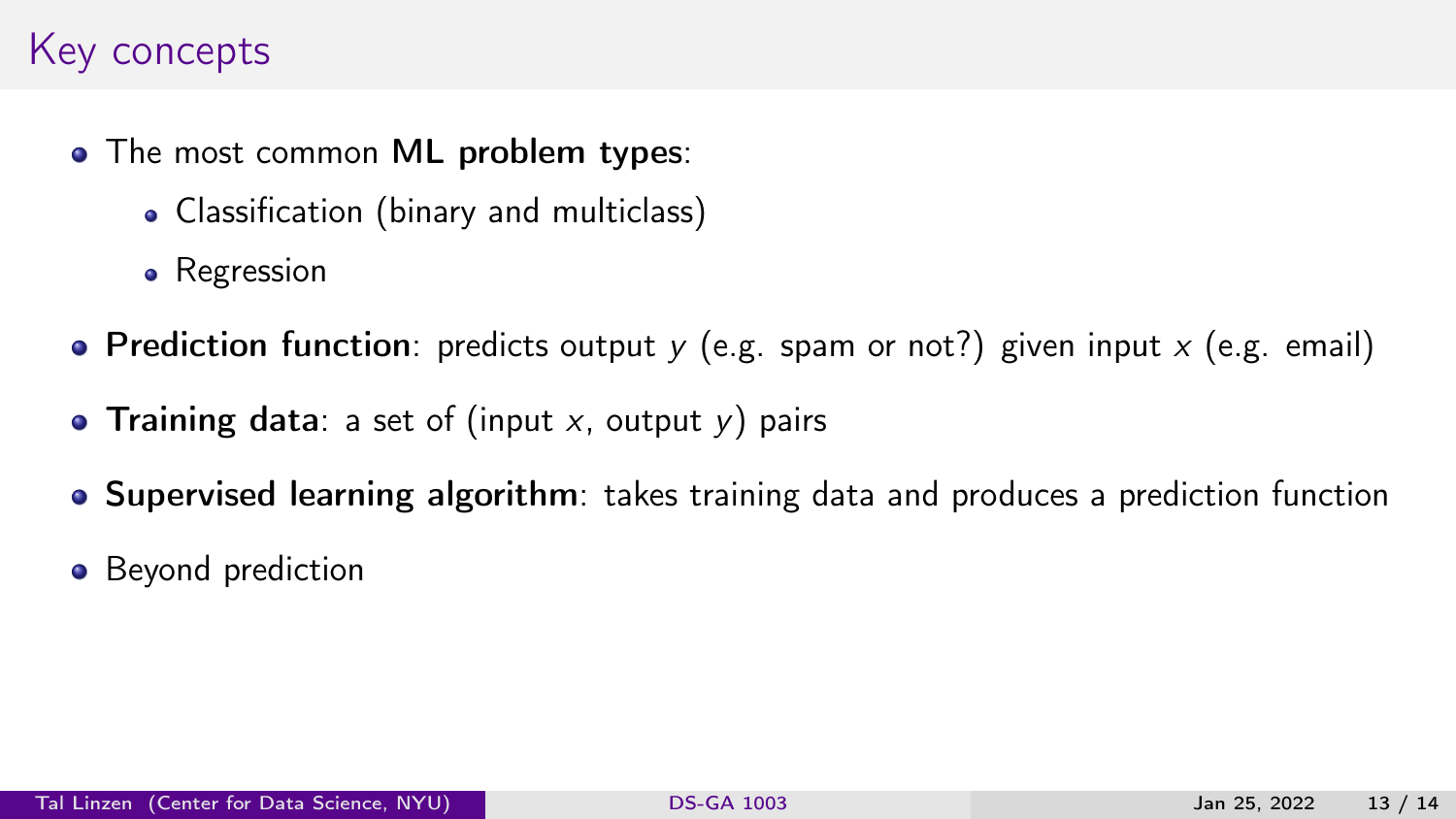- The most common ML problem types:
	- Classification (binary and multiclass)
	- Regression
- Prediction function: predicts output  $y$  (e.g. spam or not?) given input  $x$  (e.g. email)
- Training data: a set of (input x, output y) pairs
- Supervised learning algorithm: takes training data and produces a prediction function
- Beyond prediction
	- Unsupervised learning: finding structures in data, e.g. clustering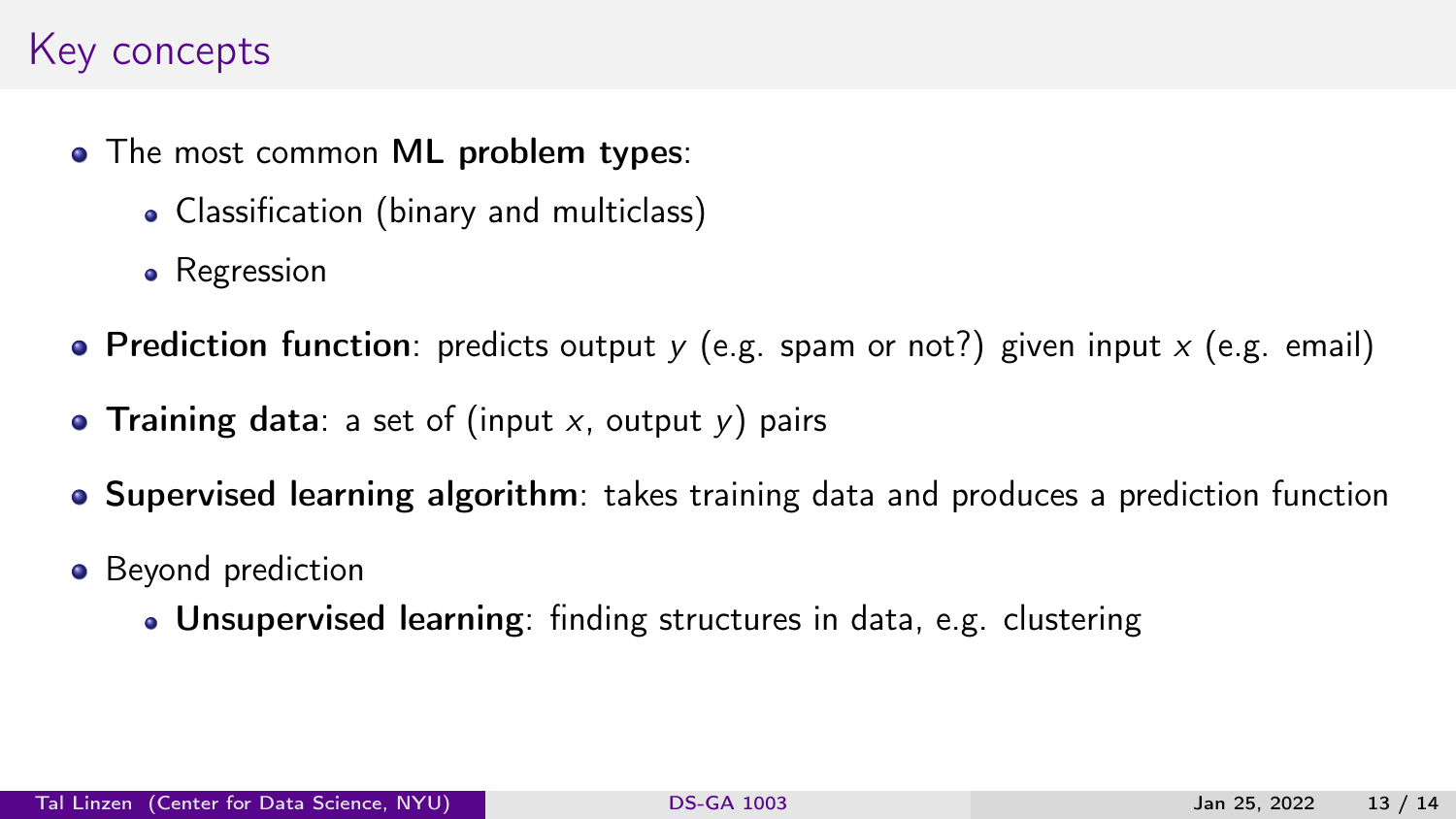- The most common ML problem types:
	- Classification (binary and multiclass)
	- Regression
- Prediction function: predicts output  $y$  (e.g. spam or not?) given input  $x$  (e.g. email)
- Training data: a set of (input  $x$ , output  $y$ ) pairs
- Supervised learning algorithm: takes training data and produces a prediction function
- Beyond prediction
	- Unsupervised learning: finding structures in data, e.g. clustering
	- Reinforcement learning: optimizing long-term objective, e.g. Go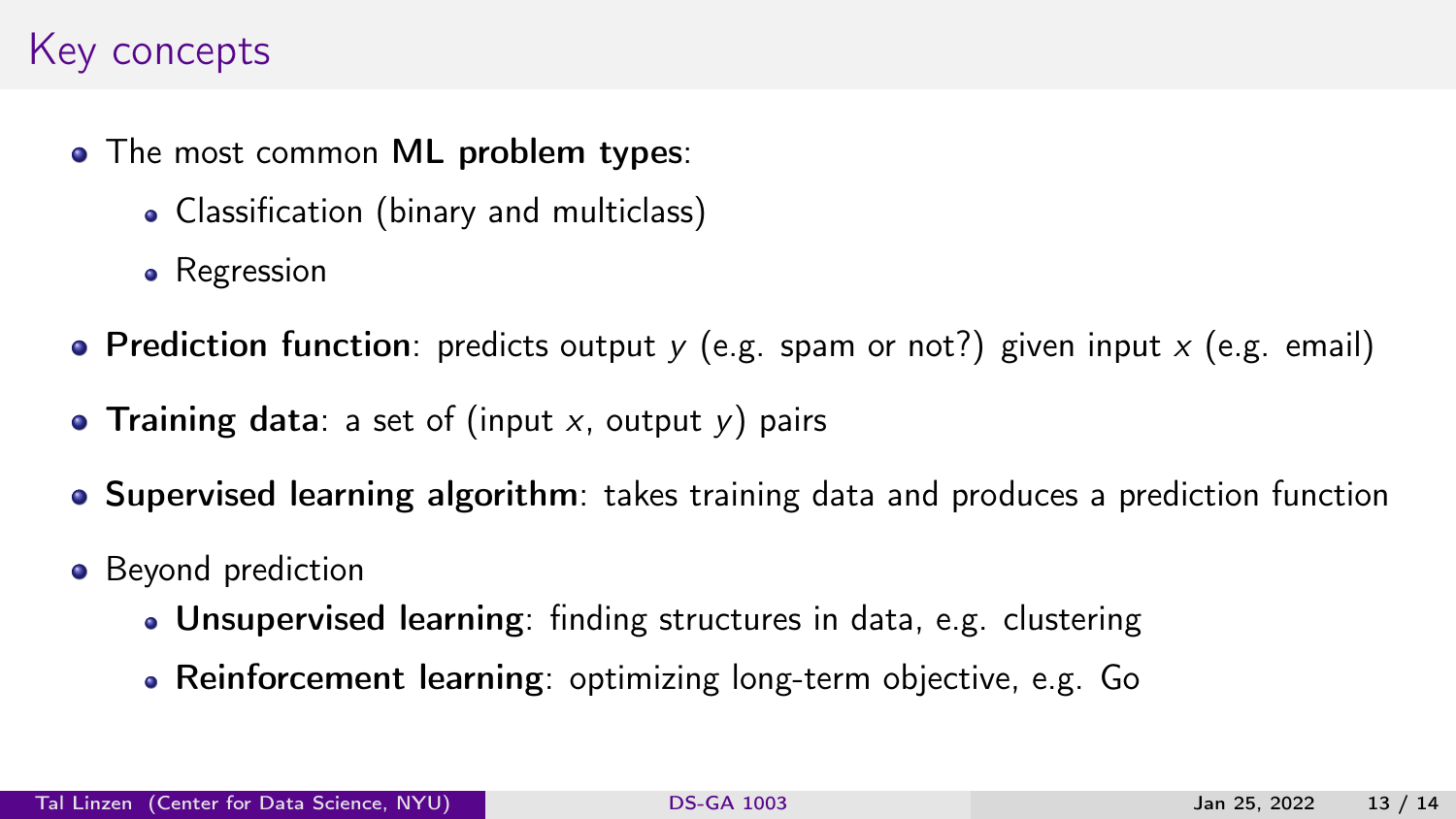- The most common ML problem types:
	- Classification (binary and multiclass)
	- Regression
- Prediction function: predicts output  $y$  (e.g. spam or not?) given input  $x$  (e.g. email)
- Training data: a set of (input  $x$ , output  $y$ ) pairs
- Supervised learning algorithm: takes training data and produces a prediction function
- Beyond prediction
	- Unsupervised learning: finding structures in data, e.g. clustering
	- Reinforcement learning: optimizing long-term objective, e.g. Go
	- Representation learning: learning good features of real-world objects, e.g. text